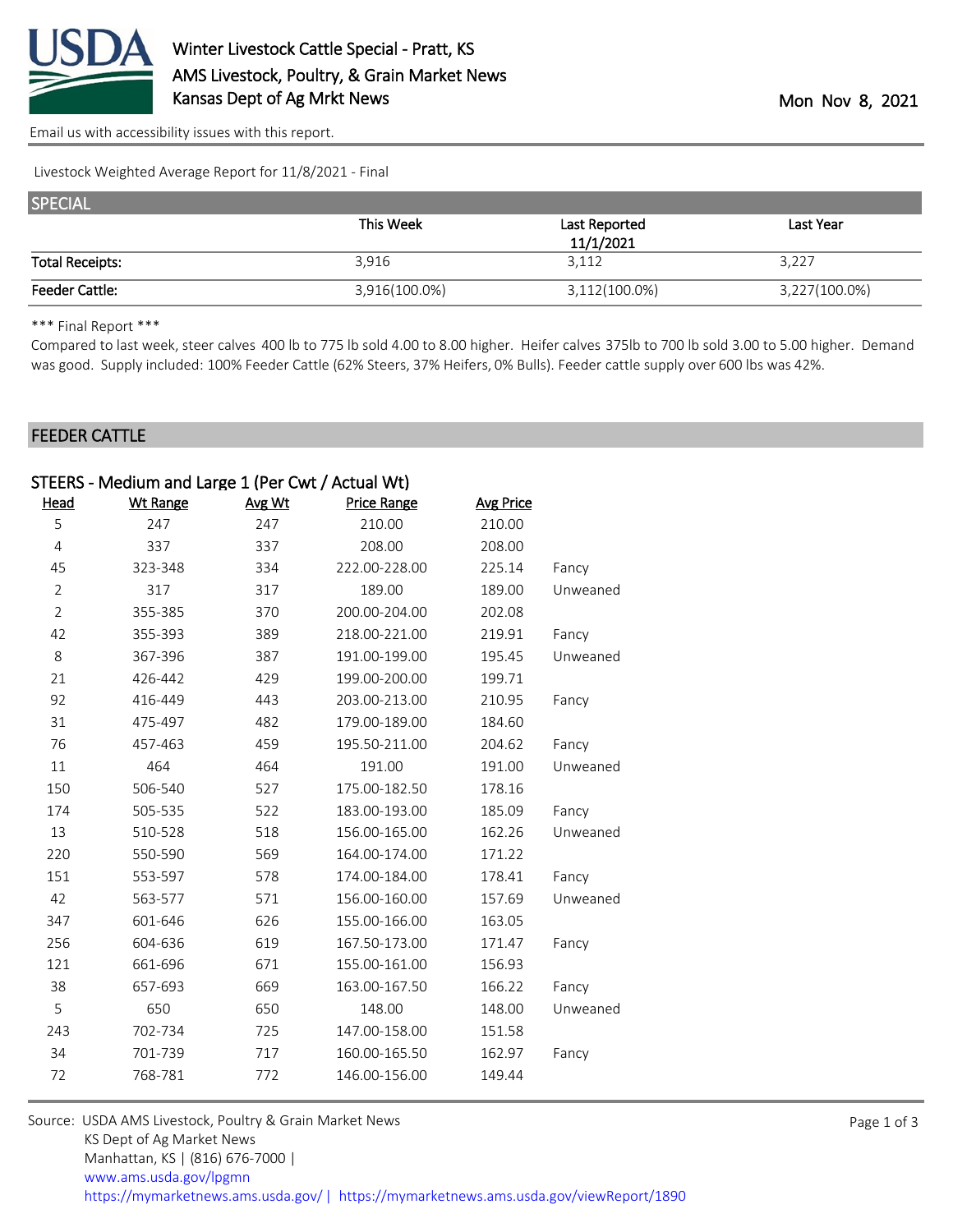

## Winter Livestock Cattle Special - Pratt, KS AMS Livestock, Poultry, & Grain Market News Kansas Dept of Ag Mrkt News **Mon 2021** Mon Nov 8, 2021

[Email us with accessibility issues with this report.](mailto:mars@ams.usda.gov?subject=508%20issue)

| 811-822 | 814 | 148 00-152 00 | 149.15 |
|---------|-----|---------------|--------|
| 859-865 | 860 | 142 50-153 00 | 152.04 |

|               | STEERS - Medium and Large 1-2 (Per Cwt / Actual Wt) |        |                    |                  |
|---------------|-----------------------------------------------------|--------|--------------------|------------------|
| Head          | <b>Wt Range</b>                                     | Avg Wt | <b>Price Range</b> | <b>Avg Price</b> |
|               | 497                                                 | 497    | 145.50             | 145.50           |
| 3             | 541                                                 | 541    | 146.00             | 146.00           |
| $\mathcal{P}$ | 590                                                 | 590    | 119.00             | 119.00           |
| 34            | 636-645                                             | 644    | 110.00-151.00      | 146.24           |
| 10            | 695                                                 | 695    | 153.00             | 153.00           |
|               |                                                     |        |                    |                  |

## HEIFERS - Medium and Large 1 (Per Cwt / Actual Wt)

| Head           | <b>Wt Range</b> | Avg Wt | Price Range   | <b>Avg Price</b> |          |
|----------------|-----------------|--------|---------------|------------------|----------|
| 11             | 282             | 282    | 193.00        | 193.00           |          |
| 30             | 323             | 323    | 190.00        | 190.00           | Fancy    |
| $1\,$          | 325             | 325    | 162.00        | 162.00           | Unweaned |
| 15             | 350-398         | 384    | 161.00-167.00 | 166.50           |          |
| 38             | 384             | 384    | 179.00        | 179.00           | Fancy    |
| $\overline{2}$ | 375             | 375    | 161.00        | 161.00           | Unweaned |
| 65             | 410-445         | 433    | 152.00-164.00 | 160.37           |          |
| 74             | 434             | 434    | 175.00        | 175.00           | Fancy    |
| 115            | 456-497         | 478    | 153.00-160.00 | 157.20           |          |
| 10             | 477-498         | 494    | 142.00-145.00 | 144.42           | Unweaned |
| 276            | 501-542         | 519    | 148.00-156.00 | 152.24           |          |
| 9              | 535             | 535    | 163.00        | 163.00           | Fancy    |
| 12             | 517-548         | 543    | 138.00-140.50 | 138.40           | Unweaned |
| 196            | 553-599         | 581    | 143.50-153.75 | 148.72           |          |
| 128            | 560-562         | 562    | 155.00-163.50 | 159.28           | Fancy    |
| $\overline{7}$ | 550-595         | 569    | 123.00-130.50 | 126.36           | Unweaned |
| 164            | 605-641         | 626    | 144.00-155.00 | 148.65           |          |
| 28             | 607-637         | 627    | 158.00-168.00 | 161.11           | Fancy    |
| 40             | 611-622         | 620    | 137.00        | 137.00           | Unweaned |
| 53             | 659-690         | 683    | 136.00-142.00 | 139.88           |          |
| 27             | 671             | 671    | 152.00        | 152.00           | Fancy    |
| 51             | 707-710         | 710    | 134.00-137.00 | 136.88           |          |
| 9              | 777             | 777    | 142.00        | 142.00           |          |
| $\mathbf{1}$   | 875             | 875    | 116.50        | 116.50           |          |

## HEIFERS - Medium and Large 1-2 (Per Cwt / Actual Wt)

| <u>Head</u> | Wt Range | Avg Wt | <b>Price Range</b> | <b>Avg Price</b> |
|-------------|----------|--------|--------------------|------------------|
|             | 315      | 315    | 153.00             | 153.00           |
|             | 370      | 370    | 161.00             | 161.00           |